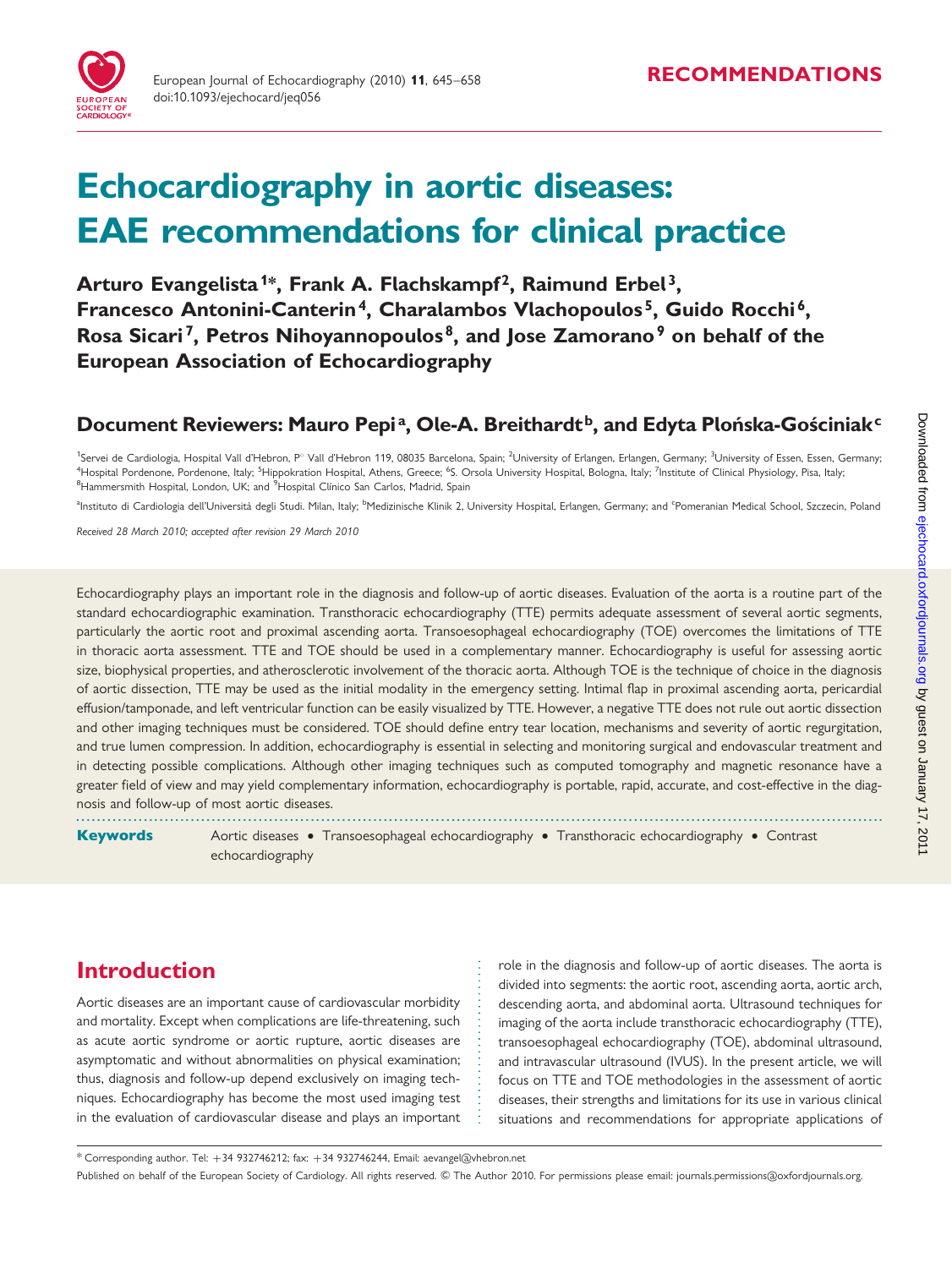<span id="page-1-0"></span>echocardiography based on available evidence. It is not the main objective of this manuscript to compare the usefulness of echocardiography with other imaging techniques or to describe the standard diagnostic management of different aortic diseases.



Figure I Transthoracic echocardiography. (A) Parasternal long-axis view (transthoracic echocardiography). The following diameters are shown: outflow tract diameter (1), sinuses of Valsalva (2), sinotubular junction (3), and tubular ascending aorta (4). (B) Right parasternal long-axis view, mid and distal parts of ascending aorta may be visualized. AAo, ascending aorta; LA, left atrium; LV, left ventricle; RV, right ventricle.

# Transthoracic echocardiography

Echocardiographic evaluation of the aorta is a routine part of the standard echocardiographic examination.<sup>1</sup> Although TTE is not the technique of choice for overall assessment of the aorta, it is useful for the diagnosis and follow-up of some segments of the aorta. TTE is one of the techniques most used to measure proximal aortic segments in clinical practice. Using different windows, the proximal ascending aorta is visualized in the left and right parasternal long-axis views (Figure 1) and, to a lesser extent, in basal short-axis views. The long-axis view affords the best opportunity for measuring aortic root diameters by taking advantage of the superior axial image resolution. In all patients with suspected aortic disease, the right parasternal view is recommended for estimating the true size of the ascending aorta. The ascending aorta is also visualized in the apical long-axis and modified apical fivechamber views; however, in these views, the aortic walls are seen with suboptimal lateral resolution. Modified subcostal views may in some cases (more frequently in children) be helpful, but here the ascending aorta is far from the transducer. All these views also permit assessment of the aortic valve, which is often involved in diseases of the ascending aorta (e.g. bicuspid valve, aortic regurgitation due to dilatation of the ascending aorta or aortic dissection, and other diseases).

Of paramount importance for evaluation of the thoracic aorta is the suprasternal view (Figure 2A). This view primarily depicts the aortic arch and the three major supra-aortic vessels (innominate, left carotid, and left subclavian arteries), with variable lengths of the descending and, to a lesser degree, ascending aorta. Although



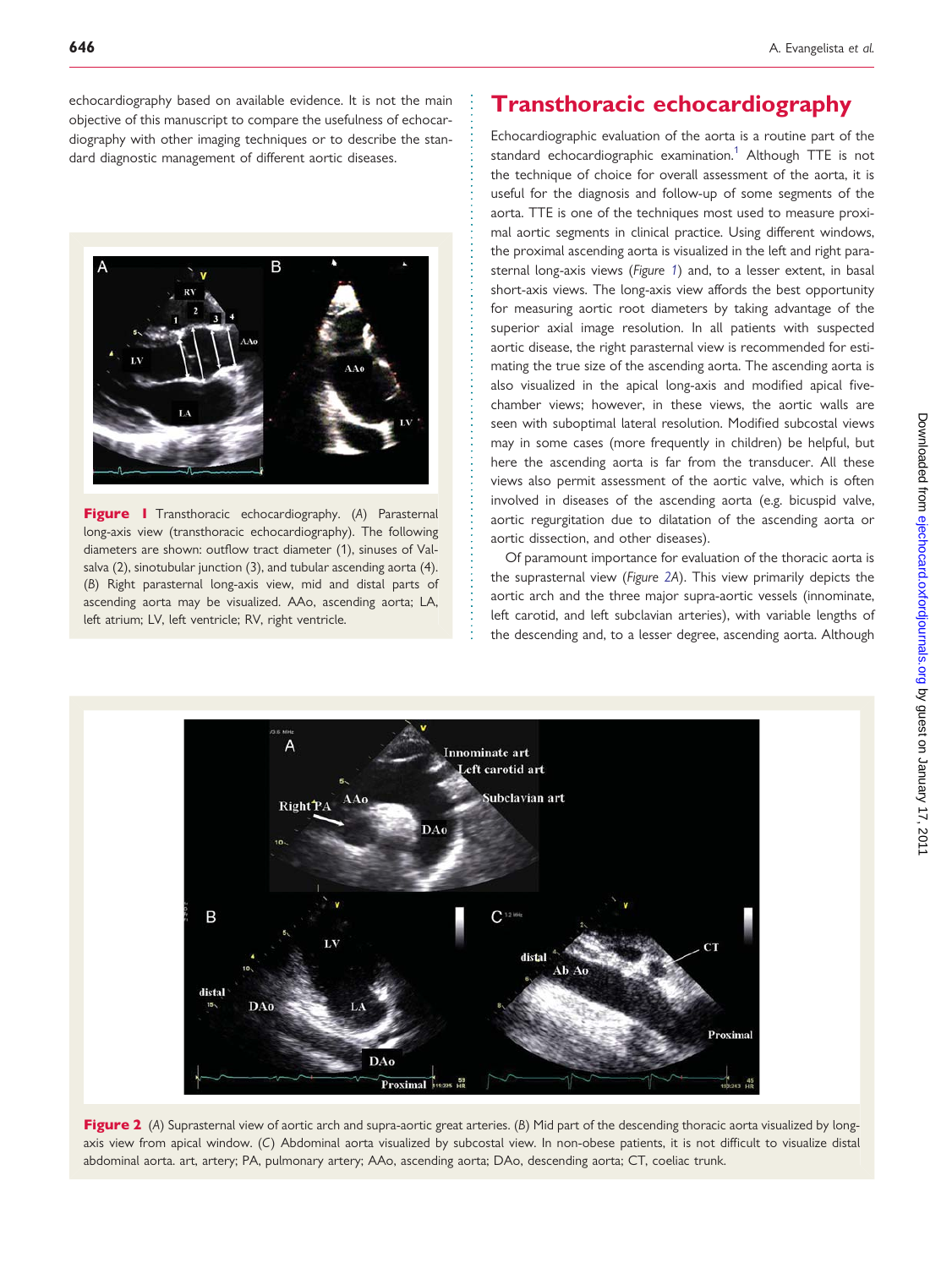<span id="page-2-0"></span>this view may be obstructed, particularly in patients with emphysema or short, wide necks, it should be systematically sought if aortic disease is evaluated. From this window, aortic coarctation can be visualized and functionally evaluated by continuous-wave Doppler; a persistent ductus arteriosus may also be identifiable by colour Doppler. Dilatation and aneurysm, plaque, calcification, thrombus, or a dissection membrane are detectable if image quality is sufficient. A systematic comparison of harmonic TTE

| Echocardiographic views of the aorta<br>Table I |                                            |  |
|-------------------------------------------------|--------------------------------------------|--|
| <b>View</b>                                     | Part of aorta                              |  |
| Transthoracic echo                              |                                            |  |
| Parasternal long $+$ short axis                 | $\Delta$ scending $+$ descending thoracic  |  |
| Apical four-chamber                             | Descending thoracic                        |  |
| Apical two-chamber and/or<br>long axis          | Descending thoracic                        |  |
| Suprasternal                                    | Arch, descending $+$ ascending<br>thoracic |  |
| Subcostal                                       | Abdominal $(+$ ascending thoracic)         |  |
| Transoesophageal echo                           |                                            |  |
| Upper oesophageal<br>$long + short axis$        | Ascending thoracic                         |  |
| Aortic (long $+$ short axis)                    | Descending thoracic $+$ arch               |  |

and TOE made to detect aortic plaques and thrombi revealed high sensitivity for the detection of aortic arch atheromas protruding  $>4$  mm into the lumen.<sup>[2](#page-12-0)</sup>

The entire thoracic descending aorta is not well visualized by TTE. A short-axis view of the descending aorta can be imaged posteriorly to the left atrium in the parasternal long-axis view. From the apical window, a short-axis cross-section of the descending aorta is seen lateral to the left atrium in the four-chamber view and a long-axis stretch in the two-chamber view. By  $90^\circ$  transducer, a rotation long-axis view is obtained and a mid part of the descending thoracic aorta may be visualized (Figure [2](#page-1-0)B). Although a partial assessment of the size of the descending aorta and detection of large abnormal structures such as dissection membranes are possible in these views, the descending aorta lies far from the transducer and the assessment is incomplete, suboptimal and not accurate. However, in acute aortic syndrome with left pleural effusion, scanning from the back may provide good or optimal views of the descending aorta.

In contrast, since the abdominal descending aorta is relatively easily visualized to the left of the inferior vena cava in sagittal (superior–inferior) subcostal views, the systematic search for abdominal aortic aneurysms has been advocated as part of the routine echocardiographic exam<sup>3,[4](#page-12-0)</sup> (Figure [2C](#page-1-0)), although transthoracic echo transducers are not optimal for abdominal sonography.

In summary, although TTE is not the ideal tool for visualizing all aortic segments, important information can always be gained by careful use of all echo windows (Table 1).



Figure 3 Transoesophageal echocardiography. (A) Ascending aorta in long-axis view at 120°. (B) Aortic arch in transverse view. (C) Descending aorta visualized by transverse view. (D) Descending aorta visualized by longitudinal view.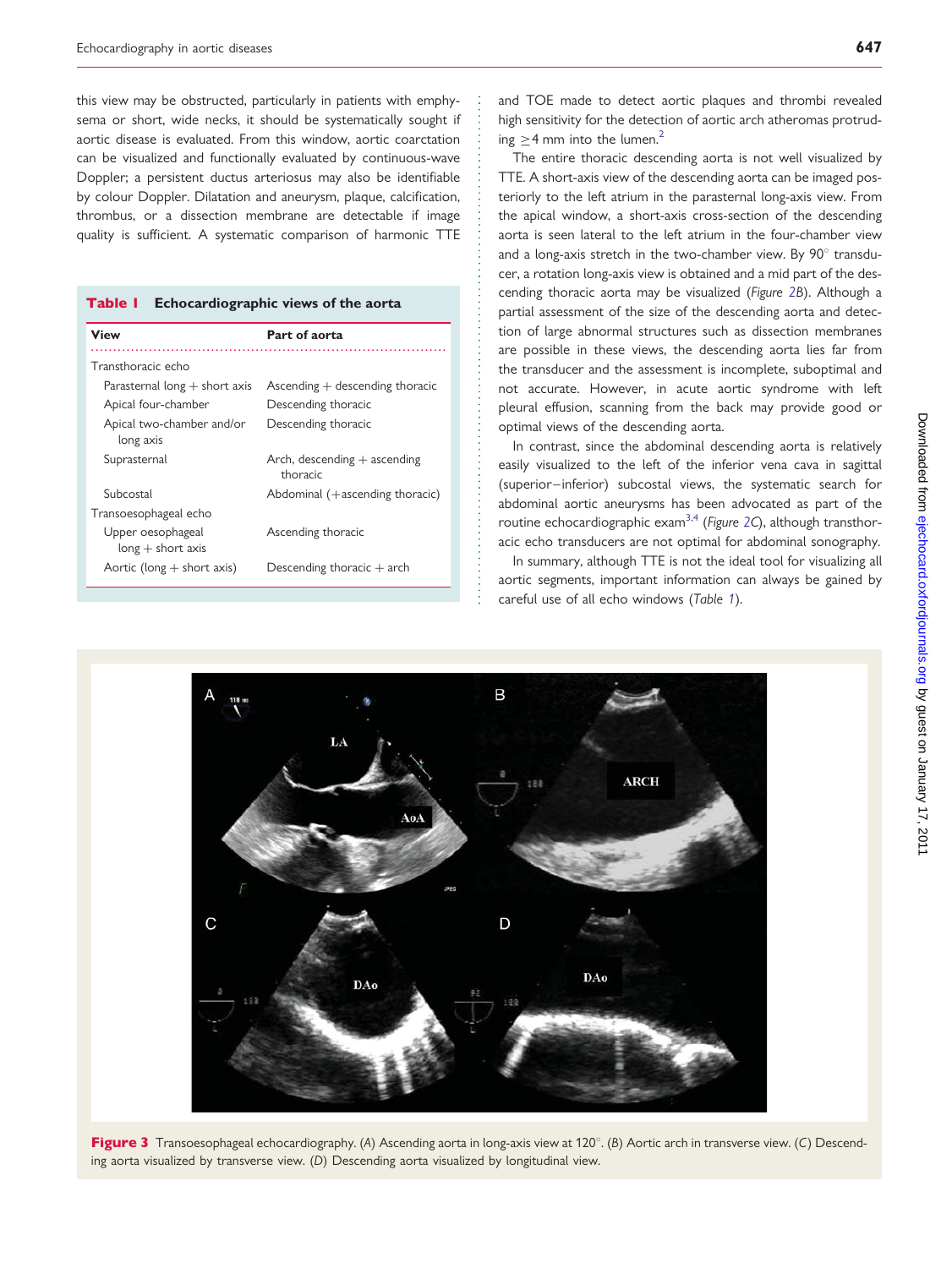#### Recommendation

TTE permits adequate assessment of several aortic segments, particularly the aortic root and proximal ascending aorta. All scanning planes should be used to obtain information on most aortic segments. However, if inconclusive information or abnormalities are present, another imaging modality is required to either complete or add diagnostic information.

# Transoesophageal echocardiography

Proximity of the oesophagus and the thoracic aorta permits highresolution images from higher-frequency TOE. Furthermore, the availability of multiplane imaging permits improved incremental assessment of the aorta from its root to the descending aorta.<sup>[5](#page-12-0)</sup> The most important transoesophageal views of the ascending aorta, aortic root and aortic valve are the high transoesophageal long-axis (at  $120^{\circ} - 150^{\circ}$ ) (Figure [3](#page-2-0)A) and short-axis (at  $30^{\circ} - 60^{\circ}$ ) views. A short segment of the distal ascending aorta, just before the innominate artery, remains unvisualized owing to interposition of the right bronchus and trachea (blind spot). Images of the ascending aorta often contain artefacts due to reverberations from the posterior wall of the ascending aorta or the posterior wall of the right pulmonary artery, presenting as aortic intraluminal linear horizontal lines moving in parallel with the reverberating structures, as can be ascertained on M-mode tracings.<sup>[6](#page-12-0)</sup> The descending aorta is easily visualized in short-axis  $(0^{\circ})$  and long-axis  $(90^\circ)$  views from the coeliac trunk to the left subclavian artery (Figure [3](#page-2-0)C and D). Further withdrawal of the probe shows the aortic arch, where the inner curvature and anterior arch wall are usually well seen all the way to the ascending aorta. In the distal part of the arch (Figure [3](#page-2-0)B), the origin of the subclavian artery is easily visualized. However, in awake patients, the origin of innominate and left carotid arteries is not clearly visualized, although in anaesthetized patients, it is possible to identify the origin of these supra-aortic arteries.<sup>[7](#page-12-0)</sup> The proximal part of the coeliac trunk is visualized in most cases and the superior mesenteric artery in  $50\%$  of cases. $8$  One of the limitations of TOE is to locate the exact level of a given abnormality in the descending aorta. When no reference vessels, such as subclavian artery or coeliac trunk, are visualized, this limitation can be overcome by rotating the transducer and identifying the level of the descending aorta in comparison with the structures of the heart or great vessels (anterior structures). Like the ascending aorta, the descending aorta often produces an artefactual pseudo-aorta located posteriorly to the true aorta ('double-barrel aorta').

#### Recommendation

TOE is the ultrasound technique of choice in thoracic aorta assessment and provides high-resolution images of the entire thoracic aorta except for a small portion of the distal ascending aorta near the innominate artery. TOE overcomes limitations encountered by TTE. TTE and TOE should be used in a complementary manner.

# Aorta size

Measurements of aortic diameter by echocardiography are accurate and reproducible when care is taken to obtain a true

perpendicular dimension and gain settings are appropriate. Standard measurement conventions established the leading edge-to-leading edge diameter in end-diastole, $9$  and the normative data published in the literature were obtained using the leading edge technique.<sup>[10](#page-12-0)-[12](#page-12-0)</sup> Some experts<sup>13,14</sup> favour inner edge-to-inner edge diameter measurements to increase reproducibility and match those obtained by other methods of imaging the aorta. However, recent improvements in echocardiographic image quality and resolution minimize the differences between these measurement methods. Two-dimensional (2D) aortic measurements are preferable to M-mode, as cyclic motion of the heart and resultant changes in M-mode cursor location result in systematic underestimation by 1–2 mm of aortic diameter by M-mode in comparison with the 2D aortic diameter. Standard diameter measurements are at the aortic annulus, at the level of the sinuses of Valsalva and at the sinotubular junction (Figure [1](#page-1-0)). Aortic annular diameter is measured between the hinge points of the aortic valve leaflets (inner edge–inner edge) in the left parasternal long-axis view, during systole, which reveal the largest aortic annular diameter. In a normal ascending aorta, the diameter at sinus level is the largest, followed by the sinotubular junction and the aortic annulus. If aortic dilatation is detected at any level, its maximum diameter should be measured and reported.

### Normal values

Aorta size is related most strongly to body surface area (BSA) and age.<sup>[10](#page-12-0),[11](#page-12-0)</sup> Therefore, BSA may be used to predict aortic root diameter in several age intervals. Roman et  $al$ .<sup>[10](#page-12-0)</sup> considered three age strata: younger than 20 years, 20–40 years, and older than 40 years by published equations. These normal values have been accepted to date as the reference values. Some groups have suggested indexing by height to avoid the influence of overweight on BSA. Nevertheless, large series defining normal ranges of this index are lacking. Aortic root dilatation at the sinuses of Valsalva is defined as an aortic root diameter above the upper limit of the 95% confidence interval of the distribution in a large reference population. In adults, a diameter of  $2.1$  cm/m<sup>2</sup> has been con-sidered the upper normal range in ascending aorta.<sup>[15](#page-12-0)</sup> TTE suffices to quantify maximum aortic root and proximal ascending aorta diameters when the acoustic window is adequate. Nevertheless, the technique is more limited for measuring the remaining aortic segments. TOE overcomes part of these TTE limitations by affording better measurement of aortic arch and descending thoracic aorta size. TOE may make oblique measurements when the descending aorta is elongated or tortuous. To avoid this overestimation, aortic diameter measurement by TOE should be attempted only when circular sections are obtained. Measurements of descending thoracic aorta in short axis and of the aortic arch in long axis are recommended. The absolute and indexed normal values of the various aortic segments are shown in Figure [4](#page-4-0).

#### Recommendation

TTE permits precise and reproducible measurements of the diameters of the aortic root and proximal part of the ascending aorta. The relationship between aorta size and age and body surface should be considered when defining normal ranges. Given its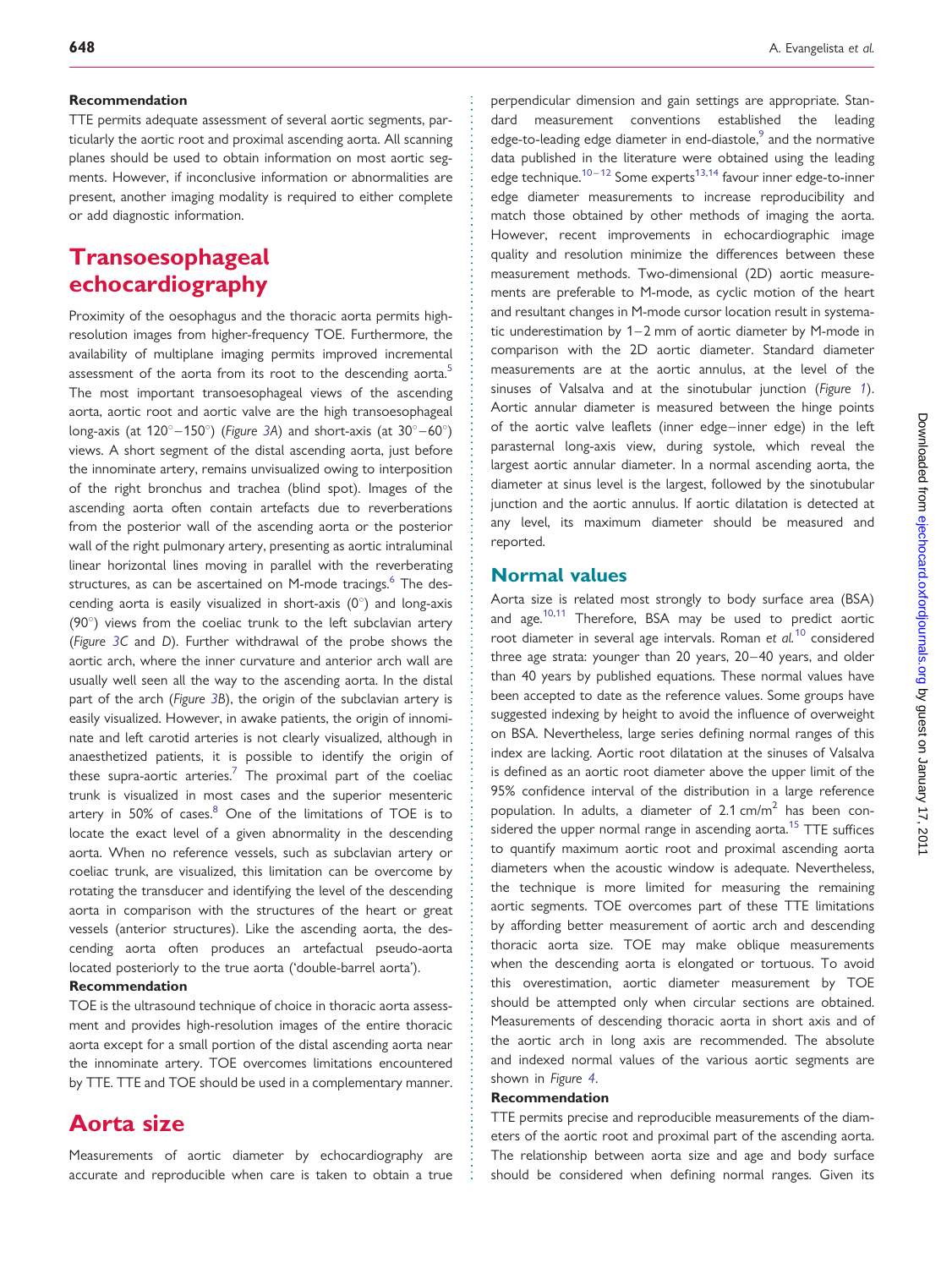<span id="page-4-0"></span>

Figure 4 Normal size of thoracic aortic segments. The thoracic aorta can be divided into three segments: the ascending aorta that extends from the aortic annulus to the innominate artery and is typically measured at the level of the aortic annulus, the sinuses of Valsalva, the sinotubular junction, and the proximal (tubular) ascending aorta; the aortic arch that extends from the innominate artery to the ligamentum arteriosum; and the descending aorta that extends from the ligamentum arteriosum to the level of the diaphragm. PA, right pulmonary artery. Modified from Diseases of the aorta. In: Feigenbaum H, Armstrong WF, Ryan T, eds. Feigenbaum's Echocardiography. 6th ed. Philadelphia, PA: Lippincott Williams & Wilkins; 2005. p673; Ascending aorta values from Erbel et al.<sup>46</sup>

better visualization, TOE is the ultrasound modality of choice for measuring the size of the aortic arch and descending aorta.

# Aortic and arterial biophysical properties

The aorta plays an important role in modulating left ventricular performance and arterial function throughout the entire cardiovas-cular system.<sup>[16](#page-12-0)</sup> Arterial function is modified by several factors that affect the arterial wall and is reliably assessed by non-invasive methods.<sup>17</sup> The velocity of the pulse wave is fast enough for it to be able to travel to the periphery and then return within a single cardiac cycle. The elastic properties of arteries vary along the arterial tree, with more elastic proximal arteries and stiffer distal arteries. A comprehensive assessment of aortic and arterial biophysical properties includes: (i) evaluation of the aortic pressure–dimension relationship; (ii) arterial stiffness (measured by wave velocities); and (iii) the reflected waves.  $16,17$  $16,17$  $16,17$ 

### Aortic pressure–dimension relationship

An increase in distending pressure during systole induces an increase in aortic dimension, which is directly related to the elastic properties of the aorta. Diameter or area changes can be determined using TTE or TOE, but estimation of the pressure changes at the same site may be unreliable because of the amplification of the pulse pressure (i.e. systolic pressure increases progressively towards the periphery) and inaccuracy of all cuff sphygmomanometer systems, particularly in young subjects. However, studies have shown a good correlation between aortic distensibility calculated using echocardiography and non-invasive brachial artery pressure measurements and aortic distensibility calculated invasively, using contrast aortography and direct aortic pressure recordings. Changes in arterial diameter can be measured at the level of the ascending aorta,  $\sim$ 3 cm above the aortic valve in 2D-guided M-mode of parasternal long-axis view, with the diastolic aortic diameter measured at the peak of the QRS complex and systolic aortic diameter measured at the maximal anterior motion of the aorta. Other levels for measuring the arterial diameters are limited to the mid-portion of the abdominal aorta.

There are several indices derived from aortic or arterial dimensions and pressures and used for the estimation of the elastic properties of the aorta. The indices most frequently used are aortic/ arterial distensibility (the relative change in diameter or area for a pressure change), compliance (the absolute change in diameter or area for pressure), and a non-dimensional index of local arterial stiffness named the  $\beta$ -index [defined as the ratio of logarithm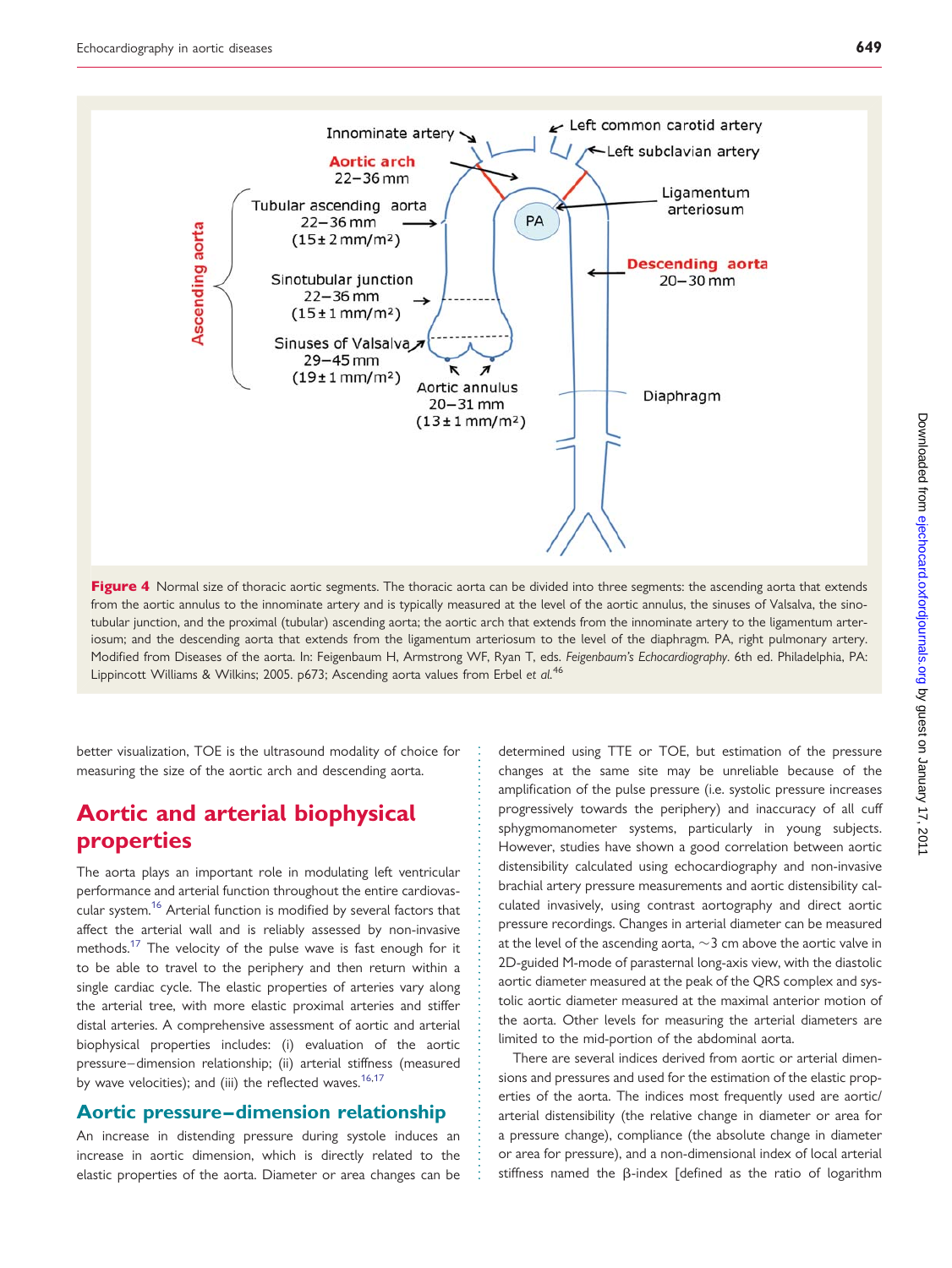(systolic/diastolic pressures) to relative change in diameter] $17-19$  $17-19$  $17-19$ which is less affected by arterial pressure changes and is easily measured using echo-tracking devices.<sup>[17](#page-12-0)</sup> In Marfan patients, aortic stiffness proved to have an important value in predicting progressive aortic dilatation[.20](#page-12-0),[21](#page-12-0) Also, indices of aortic stiffness are used in clinical studies for the assessment of the efficacy of different therapeutic regimens in these patients.<sup>[22](#page-12-0)</sup> Abnormal aortic elastic properties were demonstrated also in patients with bicuspid aortic valve with no or mild aortic valve impairment. $23$ 

### Pulsed-wave velocity

Pulsed-wave velocity (PWV) is defined as the travel speed throughout the aorta of the pulse wave. With increased aortic stiffness, PWV increases. PWV is expressed as the ratio of the distance between the two sites at which the onset of the wave is being recorded to the time of travel of the wave from the proximal to the distal sites. Accordingly, carotid–femoral PWV is considered the gold standard measurement of arterial stiffness and is the most widely used index.[16](#page-12-0) PWV can be assessed by echocardiography, measuring the time from the QRS to the onset of the pulsedwave Doppler envelope in proximal (carotid artery, ascending aorta) and distal (femoral artery, descending aorta) sites (the difference between them is the transit time), and the pulsed wavelength between the two points where the Doppler tracings were recorded.<sup>17,[19](#page-12-0)</sup> Normal PWV values increase from  $4-5$  m/s in the ascending aorta to 5–6 m/s in the abdominal aorta.<sup>24</sup> The independent prognostic value of PWV, as an index of aortic stiffness, for all-cause and cardiovascular mortality has been demonstrated in different populations including hypertensive, diabetic, or renal patients, the elderly, and the general population.<sup>[16,25](#page-12-0)-[27](#page-12-0)</sup>

### Reflected waves

When the stiffness of the aorta and the large arteries is increased, PWV is increased and the backward waves from the periphery return early to the ascending aorta, thereby increasing central systo-lic and decreasing central diastolic blood pressure.<sup>[17](#page-12-0)</sup> The point where the incident wave merges with the reflected one can be identified in the central waveform and thus the augmented pressure, the difference between the merging point (shoulder of the wave-form) and the peak systolic pressure, is computed.<sup>[17](#page-12-0)</sup> Augmentation index, calculated as the ratio between the augmentation pressure and the pulse pressure and expressed as a percentage, is an index used for the evaluation of the reflected wave function. Echo-tracking systems implemented in echocardiographic machines are able to measure this index at carotid level.<sup>[17](#page-12-0)</sup> As with PWV, wave reflection indices have been demonstrated to be independent predictors of cardiovascular events in several diseases.

#### Recommendation

Aortic and arterial biophysical properties can be easily and reliably assessed by echocardiography and provide important pathophysiological and prognostic information that may have clinical implications both in disease states and in the general population.

# Aortic atherosclerosis

The presence of detectable atherosclerotic plaques in the aorta indicates the presence of atherosclerotic disease and is a possible source of embolism.<sup>[28](#page-12-0)</sup> Aortic atheromas are characterized by irregular intimal thickening of at least 2 mm, with increased echogenicity. They often have superimposed mobile components, mainly thrombi. The morphology of atheromatous plaques is dynamic, with frequent formation and resolution of mobile components.<sup>[29](#page-13-0)</sup> TOE is the imaging modality of choice for diagnosing aortic atheromas. It provides higher-resolution images than TTE and has good interobserver reproducibility.<sup>[30](#page-13-0)</sup> However, suprasternal harmonic imaging by TTE also permits the visualization of protruding arch atheromas in many cases<sup>2</sup> and may be helpful in the routine assessment of the source of embolism. The prevalence of aortic atheromas on TOE varies depending on the population studied. In a community-based TOE study, aortic atheromas were present in 51% of the population over 45 years, being complex in  $7.6\%$ <sup>[31](#page-13-0)</sup> Atheroma prevalence increased with age, smoking, and pulse pressure. TOE characterizes the plaque by assessing plaque thickness, ulceration, calcification and superimposed mobile thrombi, thereby determining the embolic potential of each plaque. The advantages of TOE over other non-invasive modalities include its ability to assess the mobility of plaque in real time. Another echocardiographic modality is intraoperative epiaortic ultrasound which facilitates the selection of a suitable aortic clamping site by avoiding calcifications with an increased risk of embolization.

The French Aortic Plaque in Stroke group showed that increasing plaque thickness of  $>4$  mm is associated with a significantly increased embolic risk.<sup>[32](#page-13-0)</sup> The presence of mobile lesions (thrombi) superimposed on aortic atheromas has been recognized to imply a high embolic risk. Other characteristics of the lesions seen on TOE, such as ulceration  $\geq$  2 mm in aortic plaques and noncalcified plaques, were also associated with a higher risk of stroke.<sup>[33](#page-13-0)</sup> Thus, atherosclerotic plaques are defined as complex in the presence of protruding atheromas of  $>4$  mm in thickness, mobile debris, or the presence of plaque ulceration, and defined as simple if the plaques lack these morphological features. Two recent community-based studies found no association between aortic atheromas and future stroke.<sup>31,34</sup> An alternative explanation is that atheromatous plaque is merely a marker for diffuse atherosclerosis that predisposes patients to systemic embolism by other cardiovascular mechanisms.

The embolic potential of atherosclerotic aortic lesions during invasive procedures or during open-heart surgery is well estab-lished.<sup>[35](#page-13-0),[36](#page-13-0)</sup> Some studies have shown the risk of stroke or peripheral embolism after cardiac catheterization or intra-aortic balloon pump placement in patients with severe aortic atherosclerosis diagnosed by TOE.<sup>[35](#page-13-0)</sup> A strong association between aortic stenosis and aortic atherosclerosis has recently been established. $37$  The presence of plaques in the aorta of patients with aortic stenosis has important implications since these patients often undergo invasive diagnostic and therapeutic procedures that can dislodge particularly thick plaques and the attached thrombotic material.

Large mobile aortic thrombi are possible causes of systemic emboli and appear to be a complication of atherosclerosis. TOE is the best technique for diagnosing and monitoring the evolution of these large thrombi.<sup>[38](#page-13-0)</sup> The optimal management of these complications remains to be defined. Anticoagulation therapy appears to be a logical approach, although surgical removal has been indi-cated in cases with recurrent embolic events.<sup>[39](#page-13-0)</sup>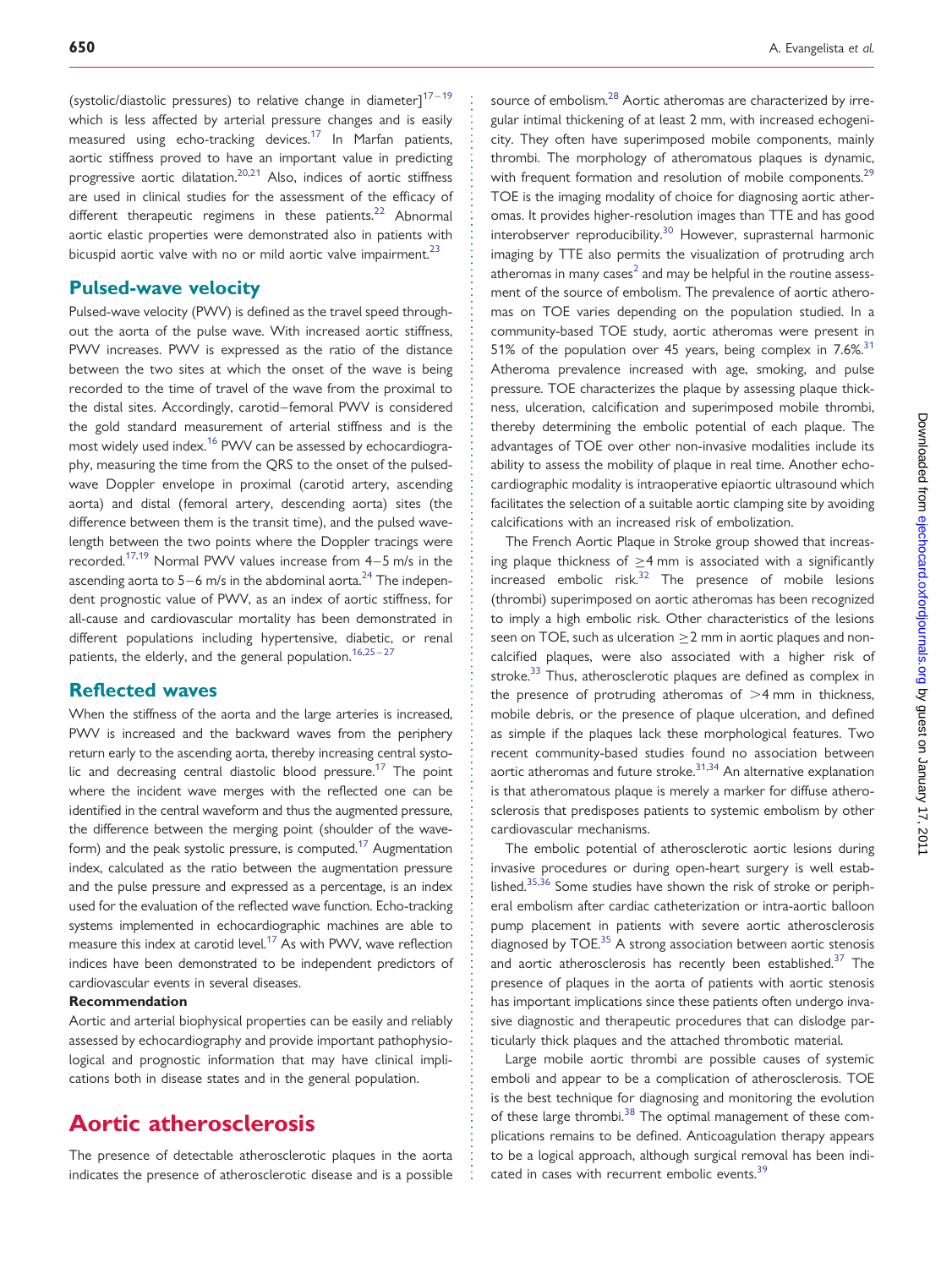#### Recommendation

TOE is the imaging modality of choice for diagnosing aortic atheromas. Advantages of TOE over other non-invasive modalities [computed tomography (CT) and magnetic resonance imaging (MRI)] include the accurate measurement of size and mobility of the plaque in real time. When atherosclerosis is present, the severity and location of the most severe atheromas should be reported. The suprasternal window may be useful for the diagnosis of plaques in the aortic arch by TTE when the acoustic window is optimal.

### Aortic aneurysm

TTE is an excellent modality for imaging aortic root dilatation[,10,13,14](#page-12-0) which is important for patients with annuloaortic ectasia, Marfan syndrome, or bicuspid aortic valve. Since the predominant sites of dilatation are in the proximal aorta, TTE often suffices for screening (Figure 5). In ascending aorta dilatation, some echocardiographic features play an important role in the assessment of the mechanisms of functional aortic regurgitation. Functional classification of aortic root abnormalities responsible for aortic insufficiency has been suggested. $40-42$  $40-42$  $40-42$  This classification is based on assessment of leaflet function and aortic root size and provides important information for surgical management strategies. Tethering of the leaflets is the feature most closely associated with functional aortic regurgitation. This tethering depends on the sinotubular junction/annulus mismatch. This information is useful for targeting the optimal time and strategy for aortic valve-sparing surgery in the setting of ascending aorta aneurysms (Table 2). Thus, tethering of aortic leaflets might be useful to monitor the progressive impact of sinotubular junction dilatation on valve function in patients with ascending thoracic aorta aneurysm for valvesparing surgery to be indicated before leaflet damage occurs.

TTE suffices in the assessment of proximal ascending aorta when the acoustic window is adequate. However, TOE is clearly superior to TTE for assessing aneurysms located in the aortic arch and descending thoracic aorta. However, TOE is limited in tortuous aortas, since in these cases, the aorta may be separated from the oesophagus, resulting in inability to image these aorta



Figure 5 Parasternal long-axis view by transthoracic echocardiography. (A) Annuloaortic ectasia with pyriform morphology. (B) Ascending aorta aneurysm located in the upper part of the sinotubular junction.

### Table 2 Determinants of functional aortic regurgitation with anatomically normal aortic valve and ascending aorta aneurysm by transoesophageal echocardiography

Annulus, Valsalva sinuses, sinotubular junction, and tubular tract dimensions

Coaptation leaflet height: maximum distance between protodiastolic coaptation of the leaflet tips and the annulus plane. Diastolic tenting of the leaflets  $>8-10$  mm

Sinotubular junction/annulus ratio  $>1.6$ 

segments. Thus, the modalities of choice are MRI and CT. Although TTE transducers are not optimal for assessing the abdominal aorta, the segment of the aorta between the coeliac trunk and renal arteries is frequently well visualized. The presence of abdominal aorta aneurysms in patients with atherosclerosis or aortic diseases is not uncommon and assessment of the abdominal aorta may be useful.

#### Recommendation

In aortic root aneurysms, the accurate measurement of diameters by TTE or TOE is crucial for surgical indication and surgical management strategies. In the arch and descending aorta, other imaging modalities with better reproducibility and larger field of view, such as CT or MRI, may be more suitable.

# Acute aortic syndrome diagnosis

Acute aortic syndrome has a high mortality rate and early medical and surgical treatment is crucial. Therefore, rapid and accurate diagnostic techniques, which can be applied in critically ill patients, are essential. The diagnosis of acute aortic syndrome can be made with similar accuracy using different imaging techniques such as TOE, CT, or MRI;<sup>[43](#page-13-0)</sup> however, the decision to use a specific technique depends on two major factors: availability of the techniques and experience of the imaging staff. Compared with other highly accurate diagnostic techniques (CT and MR), echocardiography has the advantage of being applicable in any hospital setting (emergency, intensive care, and operating theatre), without the need to transfer the patient who is often in an unstable haemodynamic situation, monitored, and with intravenous drugs. However, in two large registries, the international registry of acute aortic dissection<sup>44</sup> and the Spanish registry of acute aortic syndrome,  $45$  CT was the first most used imaging technique in the diagnosis of dissection, (61 and 77%, respectively). A possible explanation for this fact is that patients with acute aortic syndrome are usually admitted to the emergency departments of community hospitals where TOE may not be available. Nevertheless, it should be emphasized that even in experienced centres, most patients with acute aortic syndrome undergo more than one imaging modality; this syndrome is much too critical to leave room for diagnostic doubts.

### Echocardiographic diagnosis

Aortic dissection and its variants, included in the ESC classification of aortic dissection,<sup>[46](#page-13-0)</sup> can be correctly diagnosed by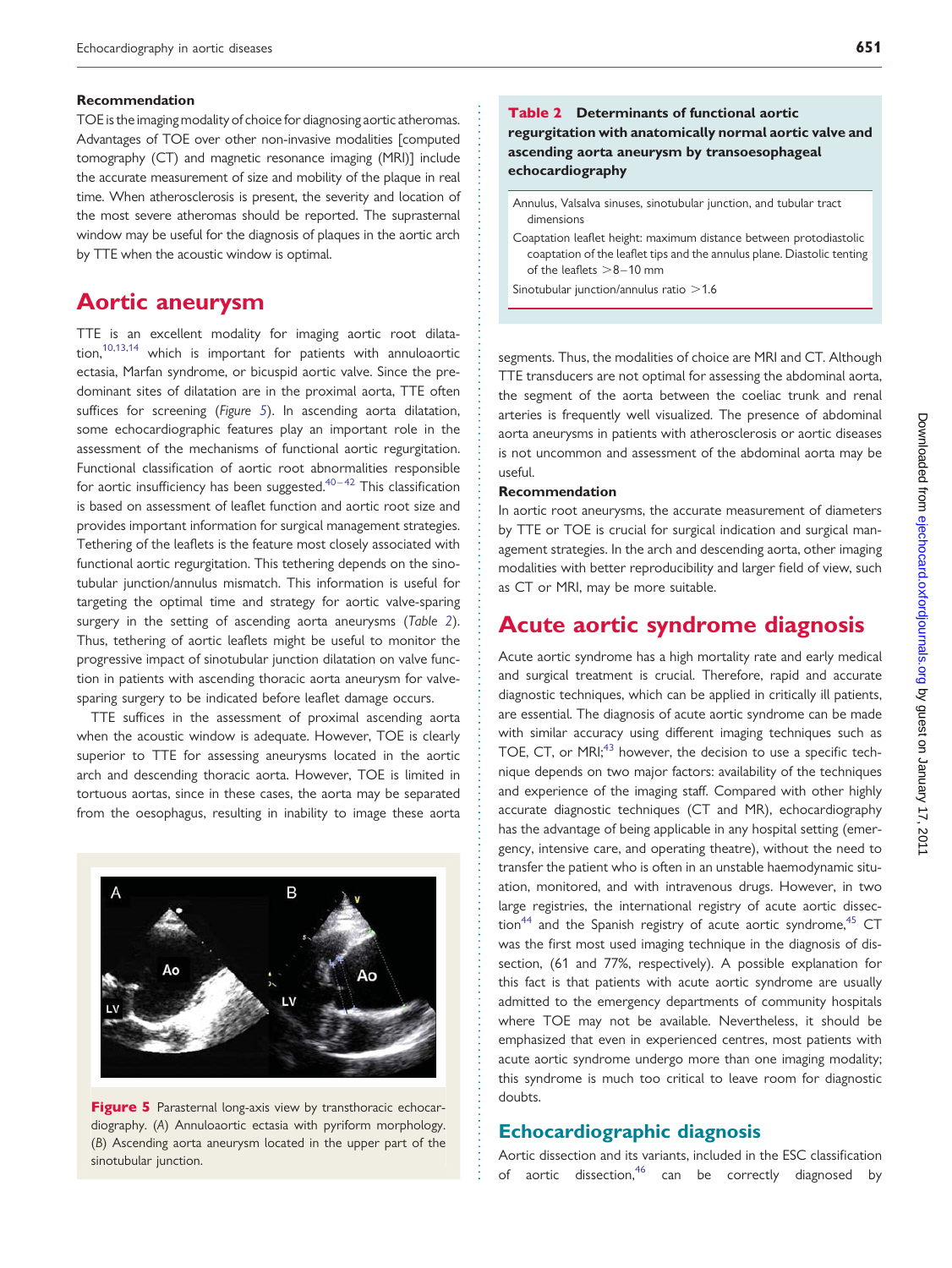echocardiography. The diagnosis of classical aortic dissection is based on the demonstration of the presence of an intimal flap that divides the aorta into two, true and false, lumina. In most cases, false lumen flow is detectable by colour Doppler but may be absent in totally thrombosed and retrograde dissections. Intramural haematoma is characterized by circular or crescentic thickening of the aortic wall  $>5$  mm and penetrating aortic ulcer (PAU) presents as an image of crater-like outpouching with jagged edges in the aortic wall, generally associated with extensive aortic atheromas.

#### Transthoracic echocardiography

Classically, TTE has been considered limited in the diagnosis of aortic dissection. In older series, sensitivity in the diagnosis of ascending aorta dissection was 78–90% but only 31–55% in descending aortic dissection. Specificity for type A aortic dissection was reported to range from 87 to 96% and for type B dissection  $60-83\%$ .<sup>[47](#page-13-0)</sup> However, these data are derived from old studies when the current imaging technology, such as harmonic imaging, was not available. Recently, harmonic imaging (Figure 6) and the use of contrast enhancement have been shown to improve the sensitivity and specificity of TTE in the diagnosis of aortic dissection.[48](#page-13-0) Contrast-TTE has similar accuracy to TOE in the diagnosis of type A aortic dissection (sensitivity 93% and specificity 97%), although it is more limited in type B involvement (sensitivity 84% and specificity 94%), mainly in the presence of non-extended dis-section, intramural haematoma, and aortic ulcers.<sup>[48](#page-13-0)</sup> However, given its availability, rapidity, and additional information on

cardiac status, TTE may be used as the initial imaging modality when aortic dissection is clinically suspected in the emergency room.<sup>[49](#page-13-0)</sup> The low negative predictive value of TTE does not permit dissection to be ruled out, and further tests will be required if the TTE exam is negative. The value of TTE is also limited in patients with abnormal chest wall configuration, obesity, pulmonary emphysema, and in those on mechanical ventilation. These limitations may prevent adequate decision-making in some cases, but have been overcome by TOE. In patients with acute chest pain, special attention should be paid during the TTE exam to aortic root dilatation, aortic regurgitation, and/or pericardial effusion, since these findings should raise the suspicion of acute aortic syndrome. If a dissection cannot be directly visualized, other imaging techniques are mandatory (Figure [7](#page-8-0)).

#### Transoesophageal echocardiography

TOE has constituted a decisive advance in the diagnosis of aortic dissection. It can image the entire thoracic aorta except for a small portion of the distal ascending aorta near the proximal arch. The proximity of the oesophagus to the aorta, without interference from the chest wall or lung, permits high-quality images to be obtained (Figure [8](#page-8-0)).

Since the first multicentre European Cooperation study by Erbel et al.,<sup>[47](#page-13-0)</sup> several studies have demonstrated the accuracy of TOE in the diagnosis of aortic dissection with sensitivity of 86–100%, specificity 90–100%, and a negative predictive value of 86–  $100\%$ .<sup>[47](#page-13-0)-[50](#page-13-0)</sup> The low specificity of the technique described in some series<sup>[51](#page-13-0)</sup> is explained by the fact that the majority of



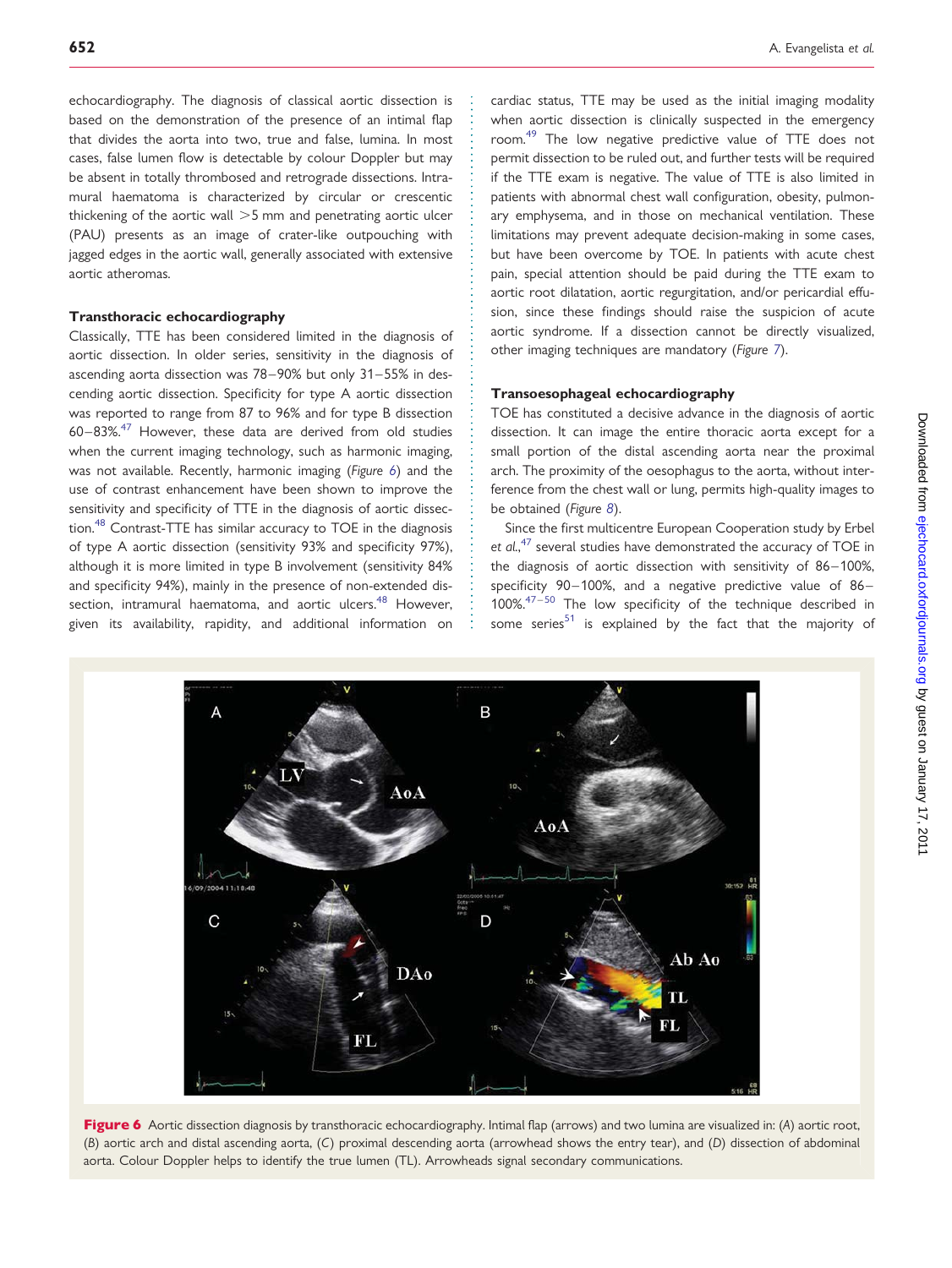<span id="page-8-0"></span>

Figure 7 Algorithm of diagnostic strategy of acute aortic dissection depending on whether the first test was transthoracic echocardiography or computed tomography. \*Depending on availability, complications, and examiner experience. \*\*Definitive diagnosis of type A dissection by transthoracic echocardiography permits the patient to be sent directly to surgery provided intraoperative transoesophageal echocardiography is performed before surgery.



Figure 8 Transoesophageal echocardiography. (A) ascending aorta dissection by long-axis view. Arrows show the intimal flap. (B) descending thoracic aorta dissection by transverse view. Two jets from true lumen to false lumen identified the presence at secondary communications.

intraluminal images in the ascending aorta were considered diag-nostic of dissected intima. The analysis of larger studies<sup>6,[47,50,51](#page-13-0)</sup> showed that 3.5% of cases with clinically suspected dissection were erroneously diagnosed as having ascending aorta dissection. Altogether, the experience accumulated in recent years demonstrates that the presence of an intraluminal linear image in the ascending aorta alone should not be accepted as a dissection criterion. In the ascending aorta, particularly when dilated, linear reverberation images are very common, being observed in 44– 55% of studies.<sup>[6](#page-12-0)</sup> Artefacts in the aortic root are a reverberation from the anterior wall of the left atrium. In the middle third of the ascending aorta, they are due to reverberations from the posterior wall of the right pulmonary artery. The assessment of location and movement of these intraluminal images by M-mode echocardiography is the best way to differentiate between intimal flap and imaging reverberations. Typically, intraluminal reverberations in the aortic root are located twice as far from the transducer as the posterior aortic wall, and their movement is parallel to the posterior aortic wall but with double displacement amplitude. Intraluminal reverberations in ascending aorta are

located at twice the distance from the right pulmonary artery pos-terior wall as from the posterior aortic wall.<sup>[6](#page-12-0)</sup>

TOE is clearly superior to TTE in the diagnosis of intramural haematoma and aortic ulcers. Echocardiographic findings of intramural haematoma are circular or crescentic thickening  $(>5$  mm) of the aortic wall (Figure [9A](#page-9-0) and B) and there should be no flow within.<sup>[52](#page-13-0)-[54](#page-13-0)</sup> Diagnosis is straightforward in typical cases, but the haematoma may sometimes be mistaken for an intraluminal thrombus or a dissection with thrombosed false lumen. Displacement of intimal calcification caused by accumulation of blood within the aortic media is useful for the differential diagnosis. Usually, the inner margin of intramural haematoma is smooth, and aortic thickening occurs beneath the bright echo-dense intima, whereas an irregular margin with dilated aorta is commonly observed in patients with aneurysmal dilatation and mural thrombi. In some cases, echolucent areas are present but no flow into these areas is detected. Intramural haematoma is quite easily differentiated from classical aortic dissection with flow in two lumina. However, the diagnosis can be difficult when the false lumen of dis-section is totally thrombosed.<sup>[55](#page-13-0),[56](#page-13-0)</sup>

Diagnosis of penetrating ulcers by echocardiography is based on the image of crater-like outpouching of the aortic wall, generally associated with extensive aortic atheroma<sup>[57](#page-13-0)</sup> (Figure [9](#page-9-0)C). Although both CT and MRI permit an easy diagnosis of these images because of their larger field of view, TOE may provide better information on the differential diagnosis of ulcerated plaques, penetrating atherosclerotic ulcers or ulcer-like images secondary to focal intimal rupture in the evolution of intramural haematomas. Aortic wall thickening with inward displacement of intimal calcification was an indication of associated intramural haematoma.

TOE is semi-invasive and requires sedation and may cause a rise in systemic pressure from retching and gagging. Although isolated cases of aortic rupture during the procedure have been reported, the incidence in prospective series is very low, being more related to the intrinsic risk of the disease than the procedure itself, as these events also occur during CT or MRI. However, adequate sedation with strict blood pressure control is mandatory. When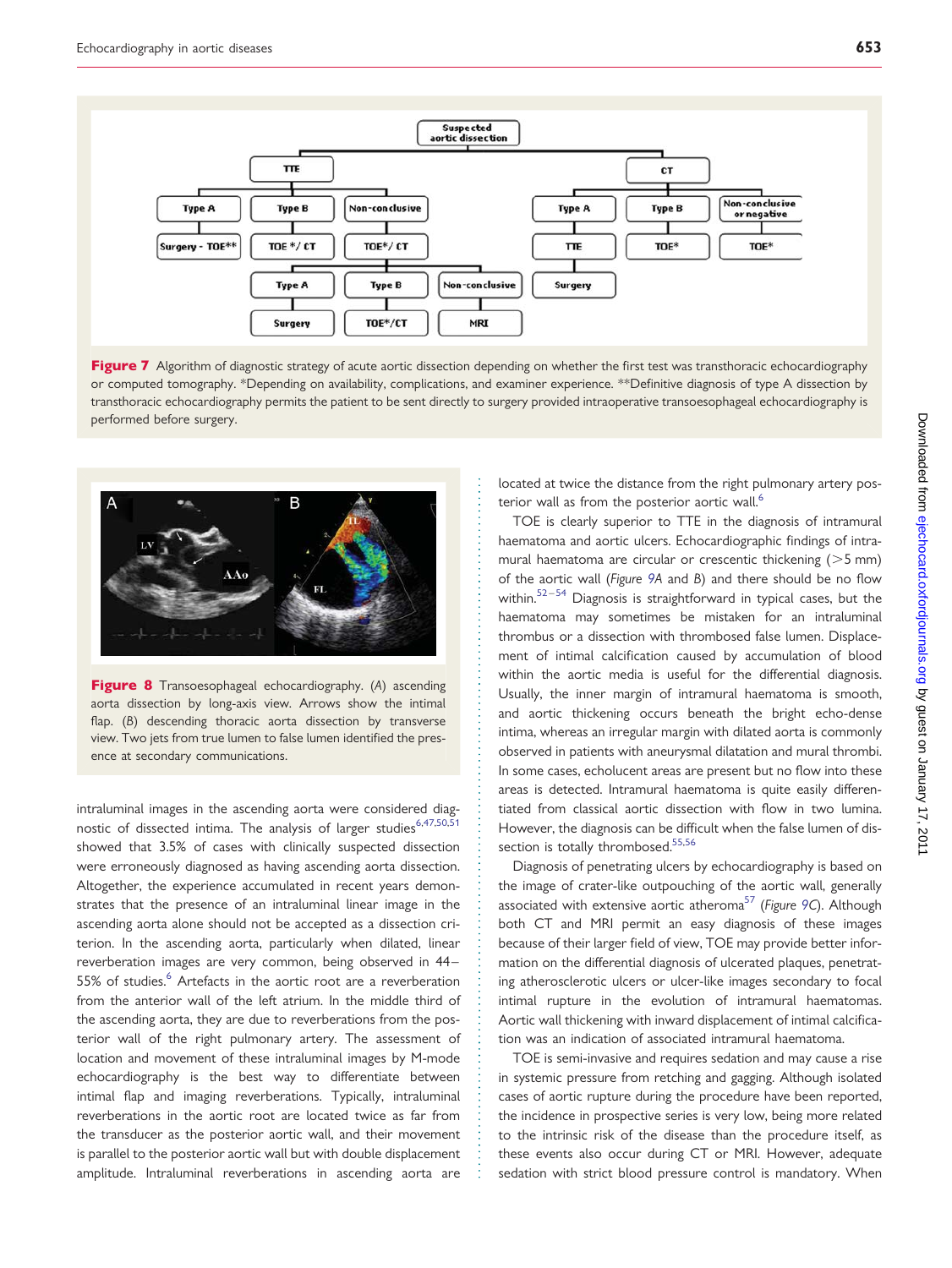<span id="page-9-0"></span>



therapeutic decision-making is definitive by other techniques, TOE should be performed in the operating theatre before surgery or when the patient is haemodynamically stable with no chest pain. Given its accuracy in the diagnosis of aortic dissection, intramural haematoma and aortic ulcers, TOE is a technique of choice in acute aortic syndrome diagnosis when an expert echocardiographer is available.

#### Recommendation

Although TOE is the technique of choice in aortic dissection diagnosis, TTE may be used as the initial imaging modality in the emergency setting. Contrast may improve its accuracy. If the diagnosis of type A dissection by TTE or contrast-TTE is definitive, surgical treatment could be directly indicated, provided intraoperative TOE is performed just prior to surgery to confirm the diagnosis. In suspected type B dissections, TOE or CT should be performed according to clinical presentation, complications, and examiner experience. When contrast-TTE fails to show abnormalities, another imaging technique must be applied for acute aortic syndrome to be definitively ruled out.

### Diagnosis of morphological and haemodynamic findings in aortic dissection

TOE permits assessment of the main anatomical and functional aspects of interest for the management of aortic dissection.

#### Intimal tear location

The intimal tear appears as a discontinuity of the intimal flap. TOE provides a direct image of the tear and permits its measurement. Erbel et  $aI$ <sup>[55](#page-13-0)</sup> demonstrated a different evolutive pattern according to the presence and location of the tear. TOE permits identification of the tear in  $78-100\%$  of cases.<sup>[55](#page-13-0)</sup> Colour Doppler can reveal the presence of multiple small communications between the two lumina, especially in descending aorta. Anatomical controls showed that most of these communications might correspond to the origin of intercostal or visceral arteries. By pulsed Doppler imaging, flow velocities through the intimal tear reflect the pressure gradient between the two lumina. It is important to differentiate these secondary communications from the main intimal

### Table 3 Differentiation between true and false lumina

|                       | <b>True lumen</b>                      | <b>False lumen</b>                                                  |
|-----------------------|----------------------------------------|---------------------------------------------------------------------|
| Size                  | True < false                           | Most often: false $>$ true<br>lumen                                 |
| Pulsation             | Systolic expansion                     | Systolic compression                                                |
| Flow direction        | Systolic antegrade<br>flow             | Systolic antegrade flow<br>reduced or absent, or<br>retrograde flow |
| Communication<br>flow | From true to false<br>lumen in systole |                                                                     |
| Contrast echo<br>flow | Early and fast                         | Delayed and slow                                                    |

tear which usually has a diameter over 5 mm and is frequently located in the proximal part of the ascending aorta in type A dissections and immediately below the origin of the left subclavian artery in type B dissections. On occasions, 2D echocardiography does not permit visualization of the intimal tear in the proximal part of the arch. In these cases, contrast echocardiography may help by showing how contrast flows in the false lumen from the more proximal part of the aortic arch dissection.<sup>[48](#page-13-0)</sup>

#### True lumen identification

Identification of the true lumen is of special clinical interest. When the aortic arch is involved, the surgeon needs to know whether the supra-aortic vessels originate from the false lumen. Similarly, when the descending aorta dissection affects visceral arteries and ischaemic complications arise, it may be important to identify the false lumen prior to surgery or endovascular treatment such as intima fenestration or stent-graft implantation. Echocardiographic signs for differentiating the true lumen from the false lumen are summarized in Table 3.

#### Diagnosis of complications

Appropriate diagnosis of dissection complications during the initial study may affect therapeutic decisions in the acute phase.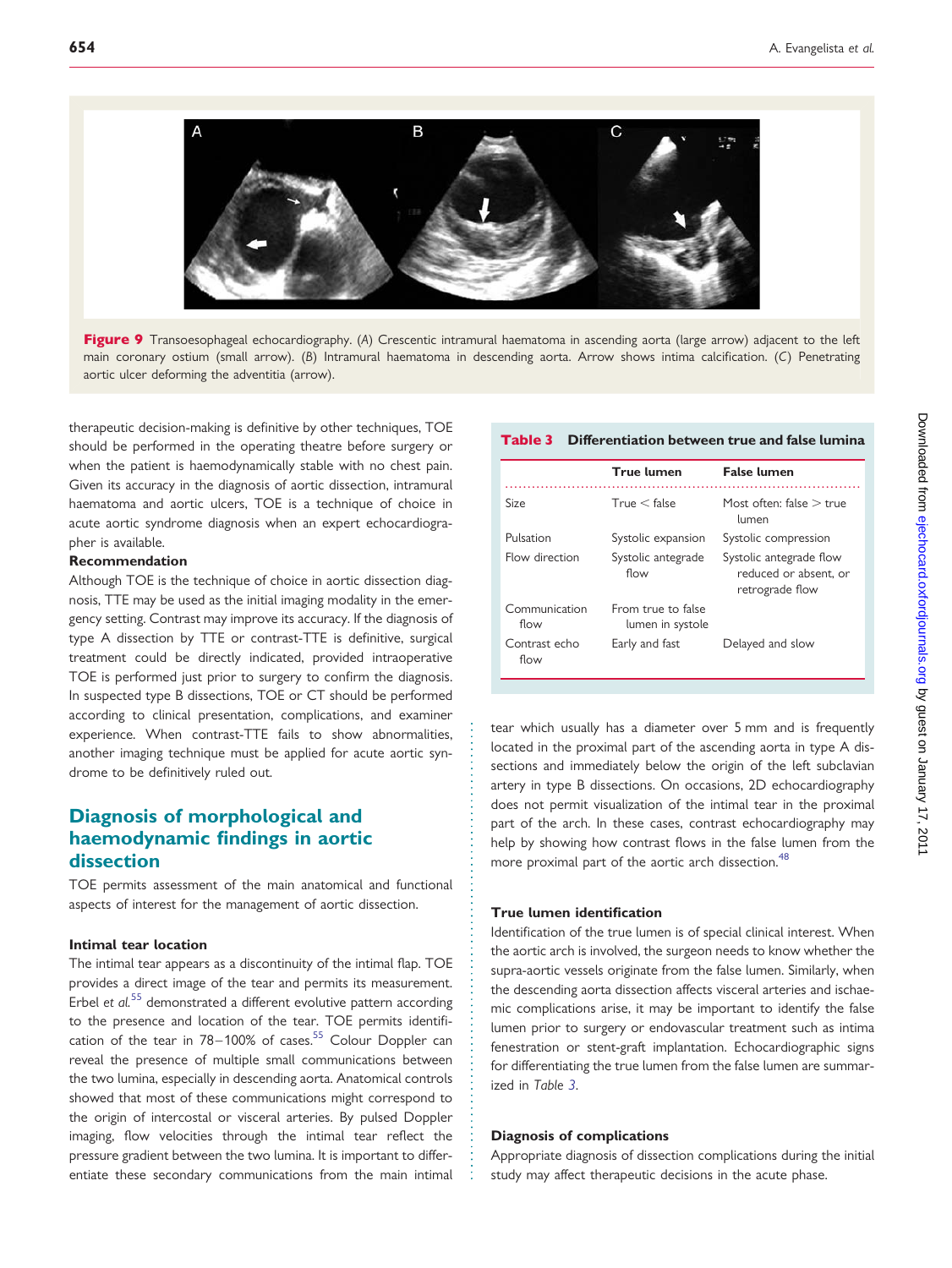#### Pericardial effusion and periaortic bleeding

Pericardial effusion is not always due to extravasation of blood from the aorta and may be secondary to irritation of the adventitia produced by the aortic haematoma or small effusion from the wall. In any event, the presence of pericardial effusion in an ascending aorta dissection is an indicator of poor prognosis and suggests rupture of the false lumen in the pericardium. Echocardiography is the best diagnostic technique for estimating the presence and severity of tamponade. Periaortic haematoma and pleural effusion are best diagnosed by CT. The presence of periaortic haematoma has been related to an increase in mortality.<sup>[47,55](#page-13-0)</sup>

#### Aortic regurgitation

Aortic regurgitation is a frequent complication, occurring in  $\sim$ 40– 76% of patients. The diagnosis and quantification of aortic regurgitation severity can be correctly made with Doppler echocardiography, both TTE and TOE. Furthermore, TOE provides information on possible mechanisms that influence aortic regurgitation, which may greatly aid the surgeon in deciding whether to replace the aortic valve<sup>[58](#page-13-0)</sup> (Table 4).

#### Arterial vessel involvement

Diagnosis of involvement of the main arterial vessels of the aorta is important as it may explain some of the symptoms or visceral complications that accompany the dissection and permit selection of an appropriate therapeutic strategy. Involvement of coronary arteries in dissection has been considered to be 10–15%, with the right coronary artery being most frequently affected. Detection of segmental wall motion abnormalities of the left ventricle by TTE may help to identify this complication. In any event, left ventricular function assessment should be included in the TTE exam when acute aortic syndrome is suspected since some patients have previous left ventricular dysfunction secondary to hypertensive heart disease or other conditions. On the other hand, TOE shows the most proximal segment of the coronary arteries; thus, it can be verified whether the coronary ostium originates in the false lumen or whether coronary dissection is present. TOE is not a good technique for assessing supra-aortic branch involvement. However, in a recent work, sensitivity, specificity, and accuracy in the diagnosis of supra-aortic trunks were 60, 85, and 78%, respectively.<sup>7</sup> The origin of the left subclavian artery is easily observed. However, the origin of innominate or brachiocephalic trunk and left carotid arteries remains inconsistently detected. In

#### Table 4 Mechanisms of significant aortic regurgitation in aortic dissection

- Dilatation of the aortic annulus secondary to dilatation of the ascending aorta
- Rupture of the annular support and tear in the implantation of one of the valvular leaflets
- Asymmetrical dissections, the haematoma itself may displace a sigmoid below coaptation level
- Prolapse of the intima in the outward tract of the left ventricle through the valvular orifice

Previous aortic valve disease

these cases, the TTE suprasternal view appears very useful. TOE permitted the diagnosis of coeliac trunk involvement, dissection, or compression in most cases. Visceral or peripheral malperfusion syndrome is a complication with high morbidity and mortality. However, CT provides far more precise information and is irreplaceable for diagnosing renal and iliac artery disease. TOE, like CT, can diagnose two types of circulation disorders of arterial branches: dissection or dynamic obstruction of the intimal dissection at the ostium of the arterial branches leaving the aorta. Differentiating the two mechanisms has important thera-peutic implications.<sup>[8](#page-12-0)</sup>

#### Recommendation

TOE should define the entry tear location, mechanisms and severity of aortic regurgitation, and true lumen compression. Pericardial effusion/tamponade and left ventricular function (global and segmental) may be assessed by TTE. In some specific complications, such as periaortic haematoma or involvement of the abdominal arterial trunks, additional information by CT or MRI is advisable.

## Diagnosis of traumatic and iatrogenic aortic lesions

Blunt chest trauma may cause aortic rupture, dissection, or intramural haematoma. Rupture is due to a complete transection of the aorta where all three vascular layers are disrupted circumferentially. However, the adventitia may remain intact, or adjacent structures may contain the haemorrhage. A pseudoaneurysm then results, defined as disruption of at least one layer of the vessel wall and containment of rupture by the remaining layers and/or surrounding tissues. TOE has several advantages over other imaging methods in the evaluation of critically ill patients with trauma.<sup>[59](#page-13-0)</sup> It can be performed quickly, at the bedside, without interrupting therapeutic measures. Nevertheless, it cannot be performed in patients with cervical spine fractures, which represent 5–25% of trauma victims.

latrogenic dissection of the aorta rarely occurs during heart catheterization. It is not infrequently seen following angioplasty of an aortic coarctation but can also be observed after crossclamping of the aorta and after intra-aortic balloon pumping. Most catheter-induced dissections are retrograde dissections. Progression of the coronary dissection into the aortic root may be observed. Iatrogenic aortic trauma from vascular manipulation may cause dislodgement of debris from protruding or mobile atheromas. TOE may be the technique of choice for visualizing such lesions and assessing their embolic potential.

#### Recommendation

TOE should be considered a technique of choice when aortic complications are suspected after thoracic trauma since it is accurate, rapid, and can be performed at the bedside. Similarly, TOE is highly useful to rule out iatrogenic complications due to intravascular procedures.

# Acute aortic syndrome prognosis and follow-up

Age, signs and/or symptoms of organ malperfusion and clinical instability, fluid extravasation into the pericardium, and periaortic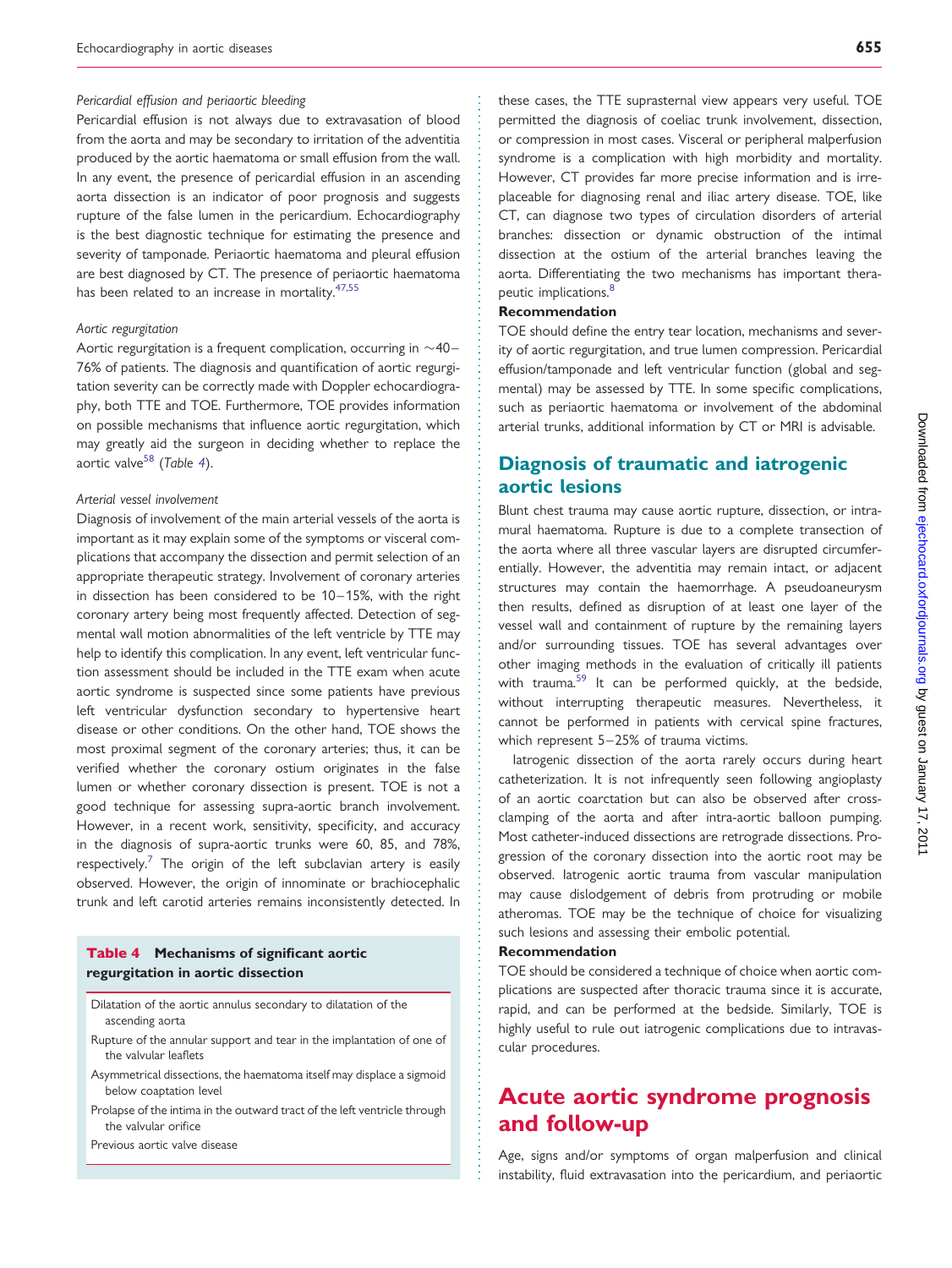haematoma have poor prognosis in the acute phase.<sup>55</sup> Imaging techniques play an important role in identifying predictors of com-plications during follow-up.<sup>[60](#page-13-0)</sup> The maximum aortic diameter in the subacute phase was a significant predictor of progressive dilatation. Other variables have been considered to have poor prognosis, such as compression of the true lumen<sup>[61](#page-13-0)</sup> or partial false lumen thrombosis.<sup>[62](#page-13-0)</sup> In contrast, a completely thrombosed false lumen showed a protective role.<sup>55,62</sup> Prognostic and therapeutic implications of TOE in aortic dissection are well established. Antegrade or retrograde false lumen flow, false lumen thrombosis, and the presence of communications have prognostic implications and are easily detected by TOE.<sup>55</sup> TOE has an important role in the follow-up of patients with aortic dissection as it shows the structure of the dissection, surgical repair, healing of the dissection and obliteration of the false lumen, or blood flow dynamics in true and false lumina. However, TOE is less useful than CT or MRI in the follow-up of aortic diameter dilatation, which is one of the predictors of worse prognosis.

The intramural haematoma can heal or evolve to aneurysm for-mation or even dissection.<sup>[63](#page-13-0)</sup> In addition to maximal aortic diameter, some TOE information such as echolucent areas has been related to dissection and enlargement evolution.<sup>61</sup> The natural history of PAU is unknown. Like intramural haematomas, several evolutive possibilities have been proposed. As in other acute aortic syndromes, ascending aorta involvement carries a higher risk of severe complications than type B involvement. Both in intramural haematoma and aortic ulcer, CT and MRI with a larger field of view have some advantages in the follow-up of complications of these diseases.

#### Recommendation

Although TOE provides prognostic information on acute aortic syndrome evolution, particularly in aortic dissection, CT or MRI is more useful in the follow-up of arch and descending aorta diameters.

### Intraoperative and post-operative echo

Echocardiography plays a crucial role in the pre-operative, intraoperative, and post-operative assessment of aortic diseases. Replacement by a composite graft (synthetic graft, valve mechanical prosthesis, and reimplantation of coronary arteries) has been considered the conventional treatment for patients with significant aortic incompetence caused by aortic root dilatation. Wall wrapping with stent-graft implantation has also been used as a treatment option. However, when the root is dilated but the leaflets are normal, valve-sparing root resection yields excellent results without the need to implant a prosthetic aortic valve. Knowledge of aortic root dimensions, aortic regurgitation severity and its mechanisms would enable pre-operative selection of the best surgical strategy and preparation of an adequately sized graft tube, repair or replacement of aortic valve, and shorten surgical ischaemia time. Previous studies have demonstrated that pre-operative measurement of aortic annular diameter by TTE and multiplane TOE is accurate and clinically feasible.

The important role of echocardiography in aortic valve repair lies in the recognition of the exact lesions that may be responsible for the insufficiency, and the selection of adequate operative manoeuvres to correct these abnormalities. TOE provides a

highly accurate anatomical assessment of all types of aortic regurgitation lesions. In addition, the functional anatomy of aortic regurgitation defined by TOE is strongly and independently predictive of valve reparability and post-operative outcome.<sup>41</sup> The combination of functional evaluation by TOE and anatomical inspection at surgery is therefore paramount when assessing the suitability of the conditions for repair. By echocardiography, the tethering indices might have the potential to guide the planning of aortic valve-sparing surgery (see aortic aneurysm section). Accurate echocardiographic measurements of aortic root diameters are also essential in other types of surgery such as the Ross procedure, homograft aortic valves<sup>64</sup> or in percutaneous aortic valve implantation.<sup>[65](#page-13-0),[66](#page-13-0)</sup>

Pre-operative or intraoperative TOE is essential for planning the surgical treatment of acute aortic syndrome and in deciding whether to replace the aortic valve<sup>[58](#page-13-0)</sup> (see section on TOE) and can further be used to evaluate the placement of cannulae, assess perfusion in the different compartments of the aorta, and whether or not the true lumen has been perfused. $67$  TOE may help to avoid early reoperations by showing the correct connection of the distal part of the graft tube to the true lumen, arch and supra-aortic vessel involvement, and the severity of residual aortic regurgitation. Finally, intraoperative TOE may detect complications such as pseudoaneurysm formation, most of which are secondary to a leak in coronary artery reimplantation to the graft tube, communication of the distal part of the tube to the false lumen, significant aortic regurgitation, periaortic haemorrhage, or segmental abnormalities in left ventricular contraction.

In cases where TOE cannot be performed intraoperatively, it should be attempted prior to extubation of the patient in the postoperative period for the early detection of complications.

#### Recommendation

Echocardiography is crucial in selecting and monitoring surgical treatment and detecting complications. Thus, intraoperative TOE should be considered mandatory. When intraoperative TOE has not been performed, the study should be made immediately after surgical treatment.

# Endovascular therapy monitoring by intraoperative transoesophageal echocardiography

Intraoperative TOE is highly useful during endovascular therapy of the descending thoracic aorta, especially in type B aortic dissection, since it provides additional information to angiography/fluoroscopy for guiding correct stent-graft placement. For example, TOE is able to detect peri-stent leaks and/or small re-entry tears with much higher sensitivity than angiography.<sup>[68](#page-13-0)-[72](#page-13-0)</sup> In several publications, TOE provided decisive additional information to angiography/ fluoroscopy, leading to successful procedural changes in up to  $40-50\%$  of patients.<sup>70-[72](#page-13-0)</sup> TOE is useful in the operating theatre both before and after stent-graft deployment.

(1) Prior to stent-graft deployment in patients with type B aortic dissection, TOE is useful for guidewire repositioning (not possible with fluoroscopy) from the false to the true lumen and for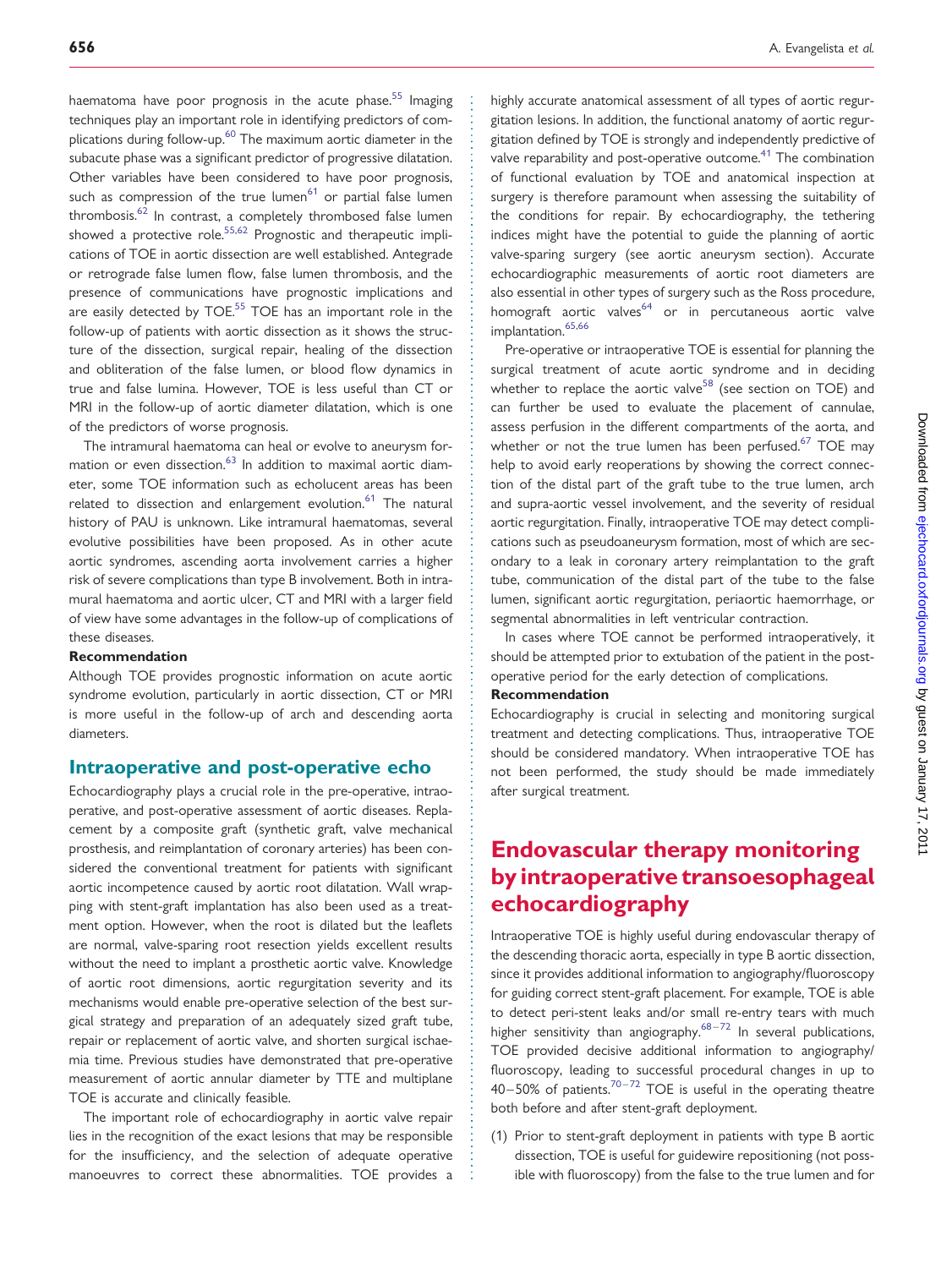<span id="page-12-0"></span>correct guidewire entrance into elephant trunk prostheses in patients with previous aortic arch surgery. In atherosclerotic aneurysms, protruding aortic plaques at the proximal neck may impede tight adhesion between the stent-graft and aortic wall, leading to dangerous proximal leaks. These plaques are usually detected by TOE and not by angiography/fluoroscopy. Therefore, just prior to proximal stent-graft deployment, TOE is essential for selecting an aortic wall segment without protruding plaques and confirming selection of the stent-graft diameter.

(2) After stent-graft deployment, colour-Doppler TOE is highly useful for detecting peri-stent leaks which can be promptly resolved by balloon dilatation or further stent-graft implantations. Most of these leaks are not usually visible on angiography. In aortic dissection, TOE is also useful for detecting small distal re-entry tears not visible on angiography; thoracic re-entry tears can subsequently be resolved by additional stent-graft deployment.

TOE has some limitations: (i) TOE is not able to guide abdominal endovascular procedures. In these treatments, conventional IVUS or intraluminal phased-array ultrasound imaging (IPAI) can be used. In a recent small study, IPAI proved to be superior to IVUS and to TOE in detecting communications between the true and false lumina of aortic dissection.<sup>[73](#page-13-0)</sup> However, IVUS and IPAI are disposable and therefore more expensive than TOE; (ii) TOE is partially limited for visualizing the innominate and left carotid artery ostia, and this information may be crucial to proximal positioning of the stent graft; and (iii) TOE is useful when a Dacron stent graft is used, whereas it is not useful with PTFE (gore-tex) prostheses since PTFE acts as a barrier to ultrasound.

#### Recommendation

Intraoperative TOE is highly useful during endovascular treatment, particularly in descending aortic dissections. It permits correct guidewire entrance by identifying the true lumen in aortic dissections, provides additional information helpful to guide correct stent-graft positioning, and identifies suboptimal results and the presence of leaks and/or small re-entry tears, with much higher sensitivity than angiography.

Conflict of interest: none declared.

#### **References**

- 1. Evangelista A, Flachskampf F, Lancellotti P, Badano L, Aguilar R, Monaghan M et al. European Association of Echocardiography for standardization of performance, digital storage and reporting of echocardiographic studies. Eur J Echocardiogr 2008;9:438–48.
- 2. Schwammenthal E, Schwammenthal Y, Tanne D, Tenenbaum A, Garniek A, Motro M et al. Transcutaneous detection of aortic arch atheromas by suprasternal harmonic imaging. J Am Coll Cardiol 2002;39:1127-32.
- 3. Ruggiero M, Lenti ML, Cavallari D, Dicillo CP, Mascolo AR, Musci S et al. Screening for abdominal aortic aneurysm during transthoracic echocardiography. A prospective study in 1202 consecutive patients at high risk: incidence, correlation with risk factors, feasibility, diagnostic accuracy, and increase in echocardiography time. G Ital Cardiol 2006;7:217–23.
- 4. Vourvouri EC, Poldermans D, Schinkel AF, Sozzi FB, Bax JJ, van Urk H et al. Abdominal aortic aneurysm screening using a hand-held ultrasound device. 'A pilot study'. Eur J Vasc Endovasc Surg 2001;22:352-4.
- 5. Flachskampf FA, Decoodt P, Fraser AG, Daniel WG, Roelandt JR; Subgroup on Transoesophageal Echocardiography and Valvular Heart Disease; Working Group on Echocardiography of the European Society of Cardiology. Guidelines

from the Working Group. Recommendations for performing transoesophageal echocardiography. Eur J Echocardiogr 2001;2:8–21.

- 6. Evangelista A, García-del-Castillo H, González-Alujas T, Domínguez-Oronoz R, Salas A, Permanyer-Miralda G et al. Diagnosis of ascending aortic dissection by transesophageal echocardiography: utility of M-mode in recognizing artifacts. J Am Coll Cardiol 1996;27:102–7.
- 7. Orihashi K, Matsuura Y, Sueda T, Watari M, Okada K, Sugawara Y et al. Aortic arch branches are no longer a blind zone for transesophageal echocardiography: a new eye for aortic surgeons. J Thorac Cardiovasc Surg 2000;120:466-72.
- 8. Orihashi K, Sueda T, Okada K, Imai K. Perioperative diagnosis of mesenteric ischemia in acute aortic dissection by transeophageal echocardiography. Eur J Cardiothorac Surg 2005;28:871–6.
- 9. Lang R, Bierig M, Devereux R, Flachskampf FA, Foster E, Pellikka P et al. Recommendations for Chamber Quantification. A report from the American Society of Echocardiography's Nomenclature and Standards CommitTOE, the Task Force on Chamber Quantification, and the European Association of Echocardiography. Eur J Echocardiogr 2006;7:79-108.
- 10. Roman MJ, Devereux RB, Kramer-Fox R, O'Loghlin J. Two-dimensional echocardiographic aortic root dimensions in normal children and adults. Am J Cardiol 1989;64:507–12.
- 11. Vasan RS, Larson MG, Levy D. Determinants of echocardiographic aortic root size. The Framingham heart study. Circulation 1995;91:734-4014.
- 12. Tamborini G, Galli CA, Maltagliati A, Andreini D, Pontone G, Quaglia C et al. Comparison of feasibility and accuracy of transthoracic echocardiography versus computed tomography in patients with known ascending aortic aneurysm. Am J Cardiol 2006;98:966–9.
- 13. Brooke BS, Habashi JP, Judge DP, Patel N, Loeys B, Dietz HC 3rd. Angiotensin II blockade and aortic-root dilatation in Marfan's syndrome. N Engl J Med 2008;358: 2787–95.
- 14. Schaefer BM, Lewin MB, Stout KK, Gill E, Prueitt A, Byers PH et al. The bicuspid aortic valve: an integrated phenotypic classification of leaflet morphology and aortic root shape. Heart 2008;94:1634–8.
- 15. Drexler M, Erbel R, Müller U, Wittlich N, Mohr-Kahaly S, Meyer J. Measurement of intracardiac dimensions and structures in normal young adult subjects by transesophageal echocardiography. Am J Cardiol 1990;65:1491-6.
- 16. Laurent S, Cockcroft J, Van Bortel L, Boutouyrie P, Giannattasio C, Hayoz D et al. European Network for Non-invasive Investigation of Large Arteries. Expert consensus document on arterial stiffness: methodological issues and clinical applications. Eur Heart J 2006:27:2588-605.
- 17. Antonini-Canterin F, Carerj S, Di Bello V, Di Salvo G, La Carrubba S, Vriz O et al.; Research Group of the Italian Society of Cardiovascular Echography (SIEC). Arterial stiffness and ventricular stiffness: a couple of diseases or a coupling disease? A review from the cardiologist's point of view. Eur J Echocardiogr 2009; 10:36–43.
- 18. Niki K, Sugawara M, Chang D, Harada A, Okada T, Sakai R et al. A new noninvasive measurement system for wave intensity: evaluation of carotid arterial wave intensity and reproducibility. Heart Vessels 2002;17:12–21.
- 19. Sandor GG, Hishitani T, Petty RE, Potts MT, Desouza A, Desouza E et al. A novel Doppler echocardiographic method of measuring the biophysical properties of the aorta in pediatric patients. J Am Soc Echocardiogr 2003;16:745-50.
- 20. Baumgartner D, Baumgartner C, Mátyas G, Steinmann B, Löffler-Ragg J, Schermer E et al. Diagnostic power of aortic elastic properties in young patients with Marfan syndrome. J Thorac Cardiovasc Surg 2005;129:730-9.
- 21. Nollen GJ, Groenink M, Tijssen JGP, van der Wall EE, Mulder BJM. Aortic stiffness and diameter predict progressive aortic dilatation in patients with Marfan syndrome. Eur Heart | 2004;25:1146-52.
- 22. Yetman AT, Bornemeier RA, McCrindle BW. Usefulness of enalapril versus propranolol or atenolol for prevention of aortic dilation in patients with the Marfan syndrome. Am | Cardiol 2005;95:1125-27.
- 23. Nistri S, Grande-Allen J, Noale M, Basso C, Siviero P, Maggi S et al. Aortic elasticity and size in bicuspid aortic valve syndrome. Eur Heart J 2008;29:472-9.
- 24. Dart AM, Kingwell BA. Pulse pressure—a review of mechanisms and clinical relevance. J Am Coll Cardiol 2001;37:975–84.
- 25. Laurent S, Katsahian S, Fassot C, Tropeano AI, Laloux B, Boutouyrie P. Aortic stiffness is an independent predictor of fatal stroke in essential hypertension. Stroke 2003;34:1203–6.
- 26. Cruickshank K, Riste L, Anderson SG, Wright JS, Dunn G, Gosling RG. Aortic pulse-wave velocity and its relationship to mortality in diabetes and glucose intolerance: an integrated index of vascular function? Circulation 2002;106:2085-90.
- 27. Sutton-Tyrrell K, Najjar SS, Boudreau RM, Venkitachalam L, Kupelian V, Simonsick EM et al., Health ABC Study. Elevated aortic pulse wave velocity, a marker of arterial stiffness, predicts cardiovascular events in well-functioning older adults. Circulation 2005;111:3384–90.
- 28. Tunich PA, Kronzon I. Atheromas of the thoracic aorta: clinical and therapeutic update. J Am Coll Cardiol 2000;35:545–54.